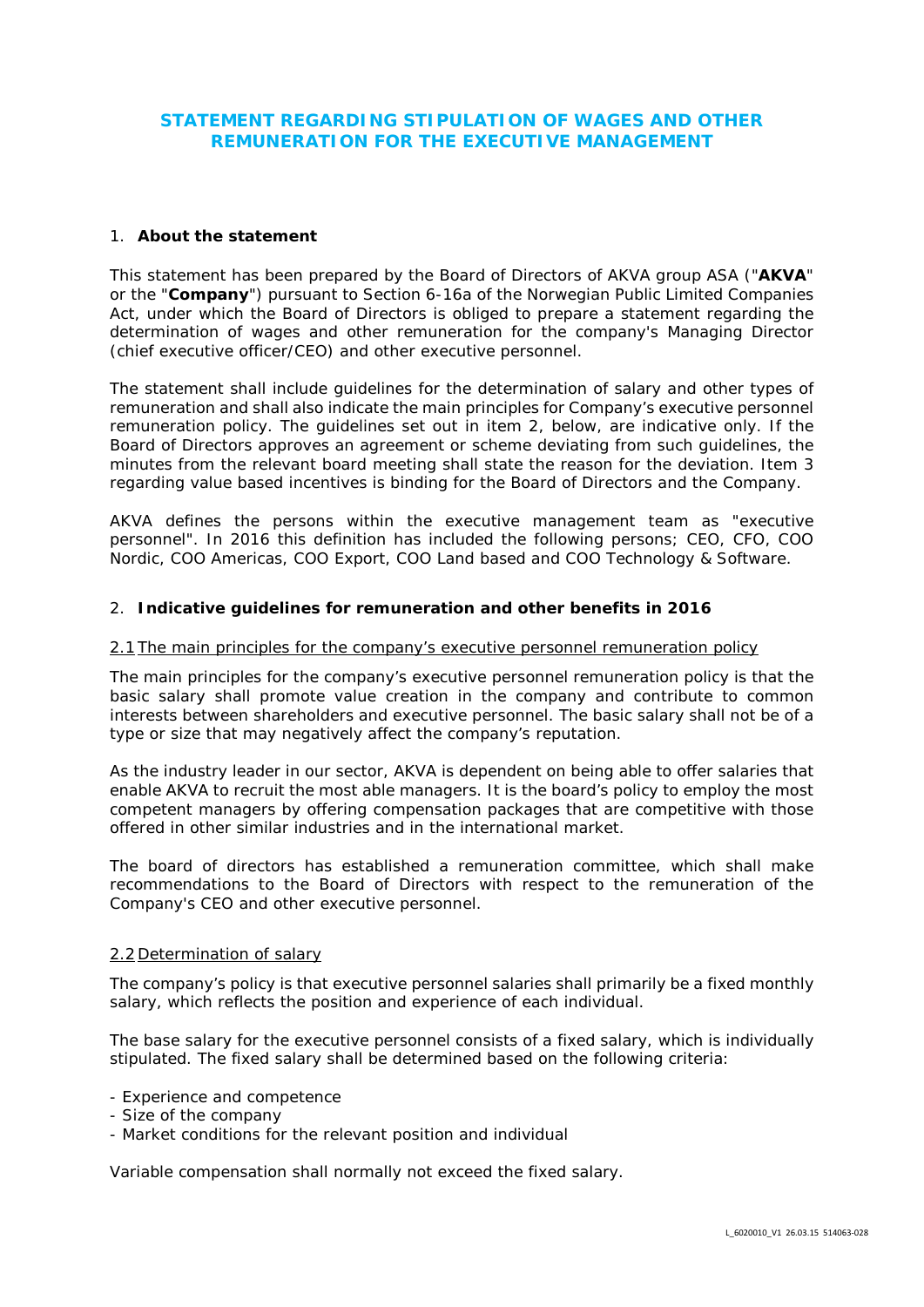The Board of Directors decides the CEO's remuneration. The remuneration for the other executive personnel shall be determined by the CEO and reported to the Board of Directors.

Determination of remuneration for executive personnel shall follow the principles that apply for the Company's employees in general in respect of annual salary adjustments and time of adjustment.

### *2.3 Benefits*

The company grants benefits to executive personnel such as covering expenses for use of telecommunications and similar based on need. A company car can be considered based on need.

#### *2.4 Bonus schemes and similar variable compensation*

In February 2014 the Board of Directors approved a new incentive scheme for the Group. The new scheme, effective from 2014 onwards, held three elements: (1) Strategic Value Incentive Scheme; providing incentives to the CEO and CFO relative to the actual development in the Company's market capitalisation in the 3 year period ending on 31 December 2016 limited to an amount equal to the CEO and CFO's respective fixed salary in the same period, (2) Operational Incentive Scheme; providing incentives to managers of business areas and key subsidiaries relative to actual annual financial and operational performance, (3) Loyalty Incentive Scheme; allowing selected key employees, crucial to the Group's long term development, participation in sharing 4% of the Group's annual EBT over a ten year program.

Item 3 (Loyalty Incentive Scheme) has not been in use due to complexities in achieving fair implementation.

Item 1 (Strategic Value Incentive Scheme) has during 2016 been amended for the current CEO and CFO, and consists of two components: (i) a potential annual bonus, limited to 50% of annual salary, based on individual and financial targets, for each of the years 2017, 2018 and 2019; and (ii) a potential deferred bonus for the years 2017, 2018 and 2019, limited to 50% of annual salary, per year, based on individual targets and the development in the Company's market capitalization relative to the OSLO Seafood Index (OSLSFX) for the same period.

Due to lack of implementation of the Loyalty Incentive Scheme, the Board of Directors resolved to implement a Share Incentive Program for all employees in the Company in the fall of 2015. The Share Incentive Program gives all employees an equal opportunity to buy a limited number of shares in the Company at a 20% discount from market price. The program was initiated at the end of 2015 and implemented in January 2016.

The general bonus plan does not exclude discretionary bonuses or special bonus payments for particularly demanding projects.

According to the established bonus regime and agreed terms, total bonuses of NOK 1.180.000 were paid out in 2016 to the Group's executive personnel based on 2015 performance.

#### *2.5 Pension*

In principal, the pension plans for the executive personnel shall be the same as those generally established for the employees in the company. Early retirement pension agreements may be made with the executive personnel with a mutual right to demand retirement from the age of 62.